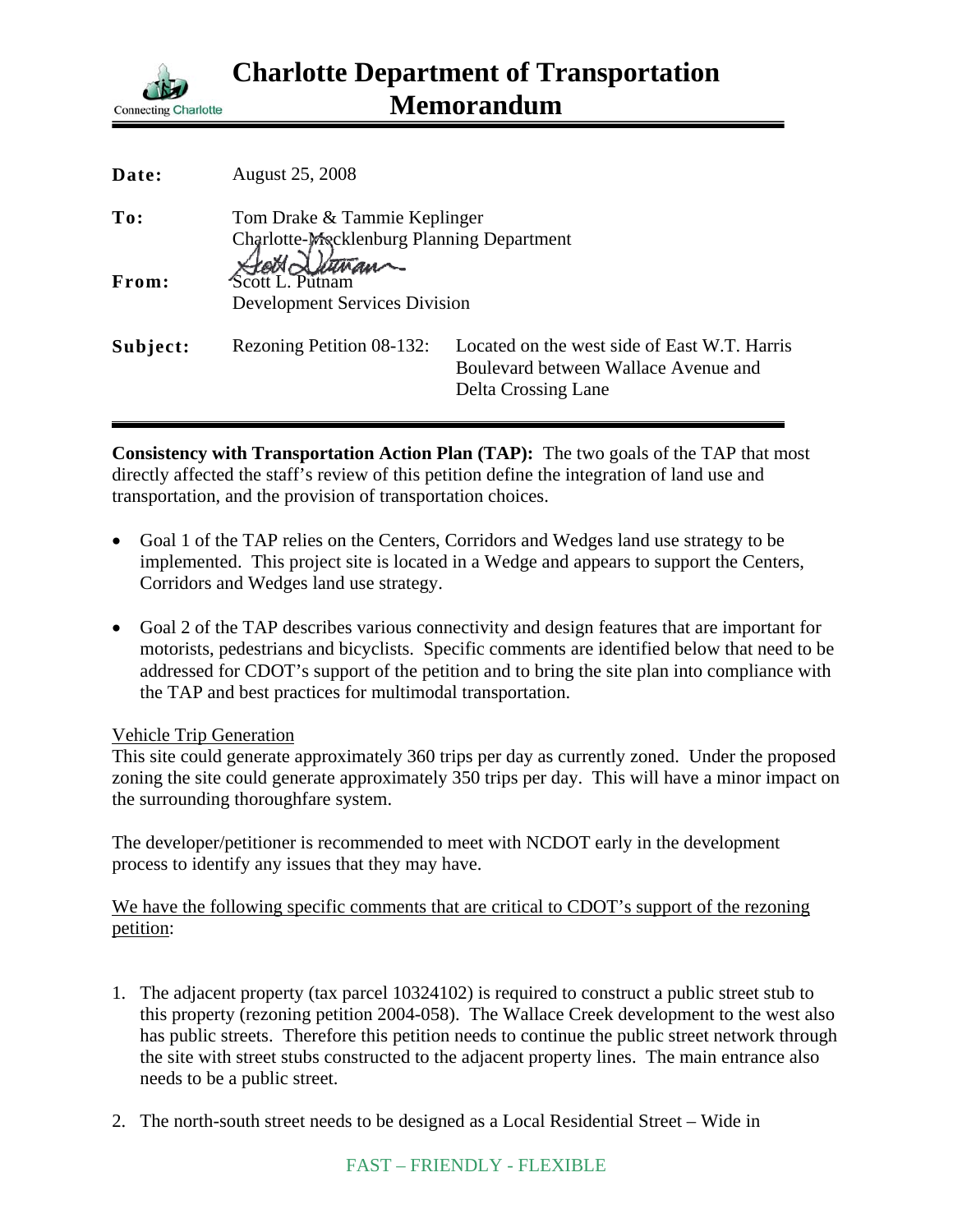Tom Drake & Tammie Keplinger August 25, 2008 Page 2 of 3

> accordance with the Urban Street Design Guidelines (USDG). This typical cross-section has a 35-foot back-of-curb width with a 20-foot wide two-way mixed vehicle zone between two 7-foot parking lanes, as well as 8-foot planting strips and 6-foot sidewalks.

- 3. East WT Harris Boulevard is classified as a Boulevard (USDG) requiring an 8-foot planting strip and a 6-foot sidewalk. The existing 5-foot back-of-curb sidewalks along East WT Harris Boulevard need to be replaced or supplemented to meet this standard.
- 4. A note needs to be included on the plan that indicates that no access to WT Harris Boulevard is permitted and that the existing access along this frontage will be removed and replaced with curb, gutter, planting strip, and sidewalk as required through the building/driveway permit process.
- 5. Waste collection facilities are not shown on the site plan. Please revise the site plan to show the location of these facilities and the maneuvering path of waste collection vehicles accessing them. No maneuvering can occur in the right-of-way or setback.
- 6. Curb and gutter is required on Wallace Avenue, following the USDG for a Local Residential Street – Medium. Such typical cross-section has a 27-foot back-of-curb width with 8-foot planting strips and 5-foot sidewalks

We have the following specific comments that are important to CDOT's support of the rezoning petition. We would like the petitioner to give serious consideration to these comments/requests. These may require coordination with related CMPC issues.

1. If the site plan is approved with private streets, the street connecting to Wallace Avenue may have 90-degree parking next to the proposed Community Building, otherwise the parking needs to be parallel. For 90-degree parking a 7-foot back-of-curb sidewalk is necessary. However, elsewhere along the street, the developer needs to construct 5-foot sidewalks behind 8-foot minimum planting strips on both sides.

We have the following general comments that are provided to aid the petitioner in planning and subsequent permitting phases:

East WT Harris is a major thoroughfare requiring more than the minimum of 100feet of right-ofway. The developer/petitioner should convey right-of-way in fee simple title to meet this requirement, measuring from the centerline of the roadway to the face of sidewalk and an 8-foot easement that includes the 6-foot sidewalk and 2-foot maintenance area.

Adequate sight triangles must be reserved at the existing/proposed street entrance(s). Two 35' x 35' sight triangles are required for the entrance to meet requirements. All proposed trees, berms, walls, fences, and/or identification signs must not interfere with sight distance at the entrance. Such items should be identified on the site plan.